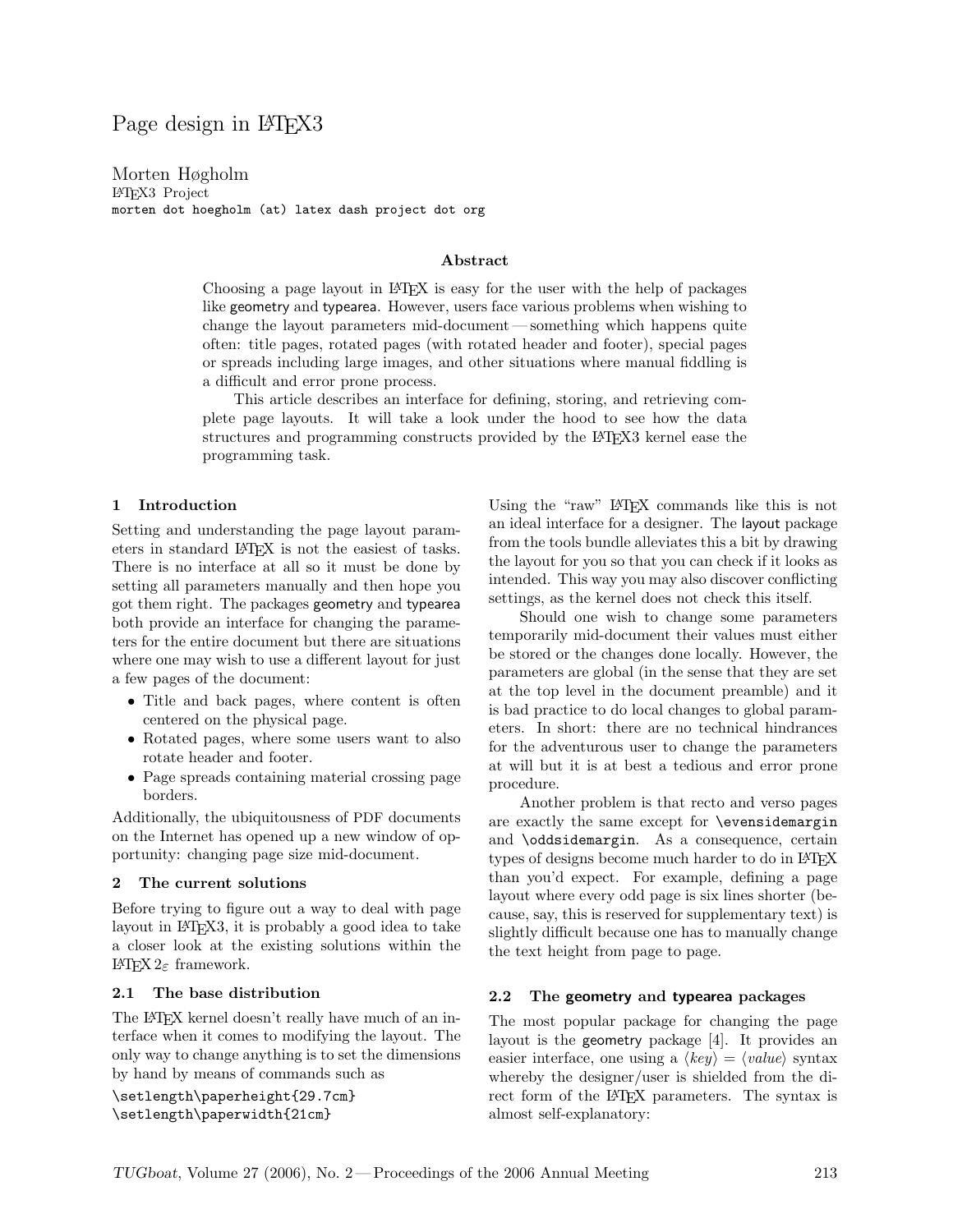```
\usepackage{geometry}
\geometry{
  paper = a4paper ,
  textwidth = 6in,
  lines = 42}
```
Not surprisingly this makes the textwidth 6 in and puts 42 lines of text on A4 paper. geometry does not try to enforce typographic rules of thumb on the user except for choosing margin ratios suitable for printed books. Other than that, the user is responsible for everything.

A different approach is taken by the typearea package from the koma-script bundle [3]. Based on the document font, it tries to produce a textwidth of about 60–70 characters and then defines the layout in accordance with good typographic practice, such as a 1:2 relationship between top and bottom margin.

For a more in-depth discussion of both geometry and typearea, see [2]. Common to both packages is that they work only for the entire document: All settings must be done in the preamble and thus we have not yet solved one of our initial problems: changing the parameters mid-document.

## 3 A new solution

In order to come up with a solution to the problems, let's take a step back and look at what sort of areas may appear on a page.

### 3.1 The parts of a page

Instead of defining recto and verso pages we will define one standard page description so that all different page types have the same set of parameters, each parameter corresponding to a letter as shown in Figure 1. The indices  $w, h$ , and  $s$  denote width, height, and separation respectively. The central thing on the page is the textblock  $T$  itself. The textblock is surrounded on all sides by header, footer, left area and right area. The left and right areas are where margin notes may be positioned or as seen in some designs where the designer uses the right margin to place captions, section headings etc. and outside these areas are the actual margins. Finally the final paper size is often different from the stock size so we must take this into account too. We can notice several relationships:

$$
S_w = t_L + t_R + p_w
$$
  
\n
$$
S_h = t_T + t_B + p_h
$$
  
\n
$$
p_w = m_L + L_w + L_s + T_w + R_w + R_s + m_R
$$
  
\n
$$
p_h = m_T + H_h + H_s + T_h + F_s + F_h + m_B
$$

These relationships are similar to what can be found in geometry and ease the task of autocompletion and error checking.

The output routine will have to know which values to use and the easiest way is probably to use a set of global parameters with names such as

#### \g\_page\_std\_textheight\_dim \g\_page\_std\_textwidth\_dim

etc. For those unfamiliar with the L<sup>AT</sup>FX3 naming conventions, these are global dimension registers belonging to the page module and going by the name std\_ $\langle parameter \rangle$ . In a similar manner we will make each page type have an identical set of parameters, except these go by names like

### $\lvert \text{log}(\text{type}) \rvert$  textheight\_dim  $\lvert \text{log}(\text{type})$ \_textwidth\_dim

etc., i.e., they are local parameters and then the shipout routine can handle setting the global parameters to the value of the local ones. Defining a complete set of parameters for each page type uses quite a number of dimension registers but since LATEX3 uses ε-TEX (or better) we are not tied to solutions working within the tightly confined space of the Knuthian T<sub>EX</sub> engine.

Since we have decided that all page types share the same parameters, we must also solve the problem of storing and retrieving parameter values since they must change between, for instance, recto and verso pages. For this task we turn our attention to some of the tools provided by the LAT<sub>EX3</sub> kernel.

## 3.2 Tools

TEX comes with only a few kinds of registers and anything dealing with lists must be done in macros. The tools for list processing in the  $\text{LATEX} 2_{\epsilon}$  kernel are restricted to token lists and comma separated lists, and even then there are only mapping functions. The LAT<sub>EX</sub>3 kernel alleviates this by both extending the list of data structures with sequences and property lists as well as providing a complete set of tools for each data type: mapping, push/pop operations, etc. For the problem at hand we will use property lists.

## 3.2.1 Property lists

A property list is a list structure consisting of a series of keys, each with its own information field, of the form

\hkey 1 i{hinfo 1 i} \hkey 2 i{hinfo 2 i} ...

For example, a small test file for the cross referencing module of LAT<sub>F</sub>X3 contains a property list \g\_xref\_mylabel\_plist which expands to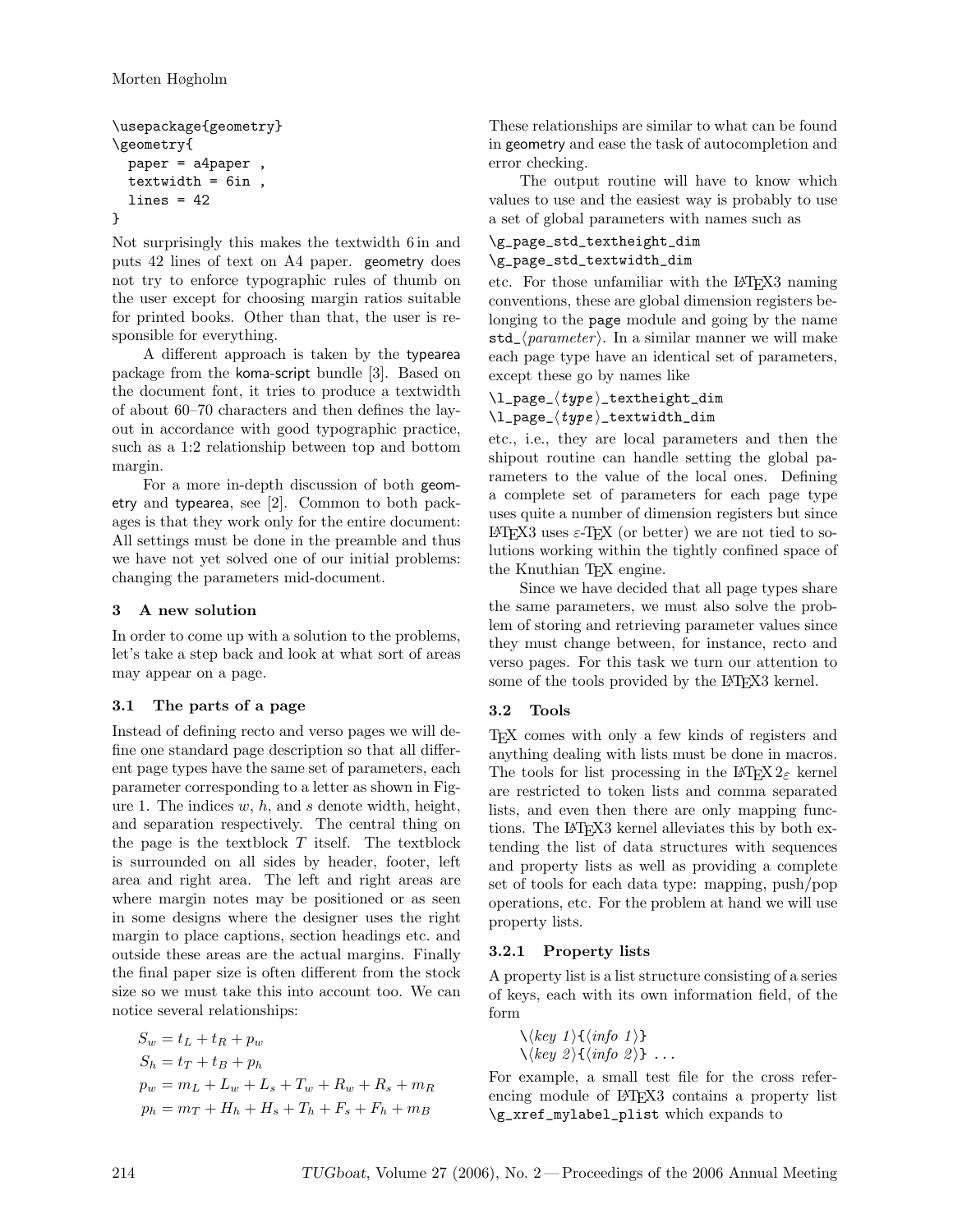

Figure 1: The parts of a page: S is stock size, p is paper size, t are trims, m is margin, T is the text block, L and  $R$  are marginal note areas, and  $F$  and  $H$  are footer and header resp.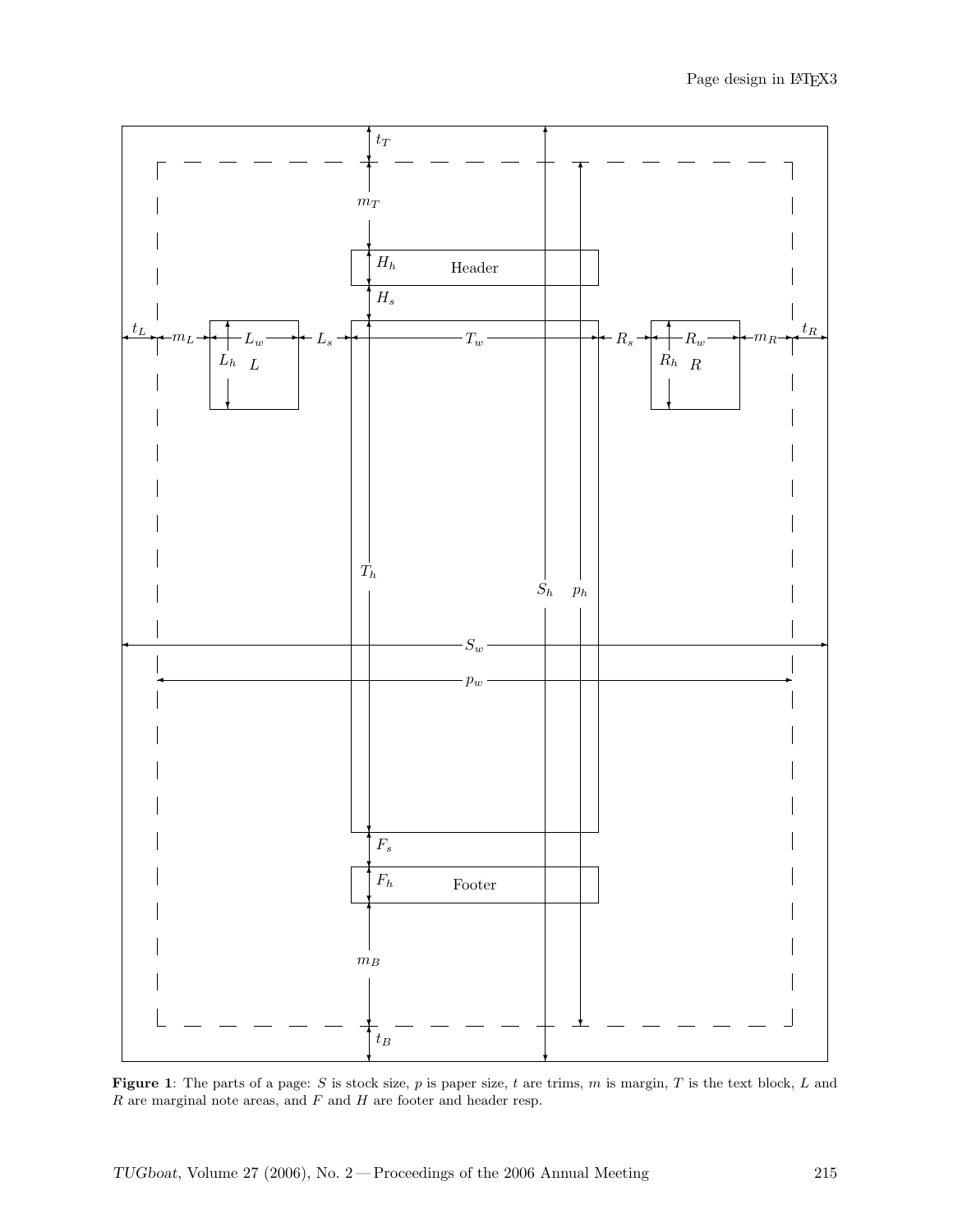```
\xref_name_key {This is a name}
  \xref_valuepage_key {1}
    \xref_page_key {i}
```
Property lists are a natural way to store series/collections of information. One such application could be the babel language strings or, as we shall see, an array of length registers with saved values.

For our purposes we will store the property lists with names like \g\_page\_recto\_plist with the following contents:

```
\l_page_recto_textheight_dim
  {\l_page_recto_textheight_dim}
\l_page_recto_textwidth_dim
  {\l_page_recto_textwidth_dim}
...
```
The reason is that we can have some application setting these parameters locally and then we can use the extended list processing tools of the LAT<sub>EX3</sub> kernel to map a function on each info-pair and extract the data. Here's a small example of how this is done:

```
\tlp_gset:Nx \g_page_recto_tlp {
  \prop_map_function:NN
    \g_page_recto_plist
    \page_extract_dimensions:Nn
}
\def_new:NNn\page_extract_dimensions:Nn 2{
  \exp_not:N\dim_set:Nn #1{\dim_use:N #2}
}
```
\tlp\_gset:Nx does an \xdef on its second argument and stores it in the global token list pointer \g\_page\_recto\_tlp. \prop\_map\_function:NN is an expandable mapping operation which places its second argument in front of each info-pair of the property list, which is given as the first argument. In our example this argument is the auxiliary function \page\_extract\_dimensions:Nn which is called to get the current value of the parameter and preparing it to be set. The end result is a macro containing

```
\dim_set:Nn\l_page_recto_textheight_dim
 {536.0pt}
\dim_set:Nn\l_page_recto_textwidth_dim
 {310.0pt}
...
```
At the time of the shipout this list is run and then we also run a simple

```
\dim_gset:Nn
 \g_page_std_textheight_dim
 {\l_page_recto_textheight_dim}
\dim_gset:Nn
 \g_page_std_textwidth_dim
 {\l_page_recto_textwidth_dim}
...
```
Note that all of this does not touch the original property list, so a number of operations can be performed by mapping functions onto it. For example, one could reset all parameters to some special value (typically negative) and then a second mapping function could check if all parameters have indeed been set.

## 3.2.2 Templates

LATEX3 provides the concept of templates, which are, in short, parameterized functions. As arguments, a template takes a list of named parameters given in the well-known 'keyval' syntax plus additional arguments, which are often user input. The template converts the named parameters into macro or register assignments and uses these when running the actual code in the template. While a template can be used directly, one often defines various named instances of a template, which is the template function run with a specific set of parameters. Defining and using an instance instead of running the entire template at runtime is faster in terms of execution time but also has the advantage that one can store several different versions of a template and then use specific instances depending on the needs at hand.

As a small example, let's imagine a template type for producing split level fractions such as  $\frac{3}{7}$ . The template type receives three arguments from the user:

- 1. Numerator.
- 2. Separator. In case of \NoValue, i.e., no argument, use a default symbol instead.
- 3. Denominator.

So for this template type one can define several different templates depending on the needs of the user and the font in question. With fonts not containing superior and inferior numbers one will have to manually raise and lower the characters whereas more advanced font sets such as Minion Pro contain these characters and then one can use a much simpler template, which basically just inserts the user input asis. Figure 2 shows a complete example of a simple template and a possible user interface to the template using xparse, while Figure 3 shows the resulting output. The template defined in this example uses \textfractionsolidus as the default separator symbol.

In the example you can see how one can run the template directly, how to define instances and how to use instances as part of defining document syntax with xparse. An interesting observation is that using the solidus from Times works rather well with Computer Modern instead of the unusually large solidus found there.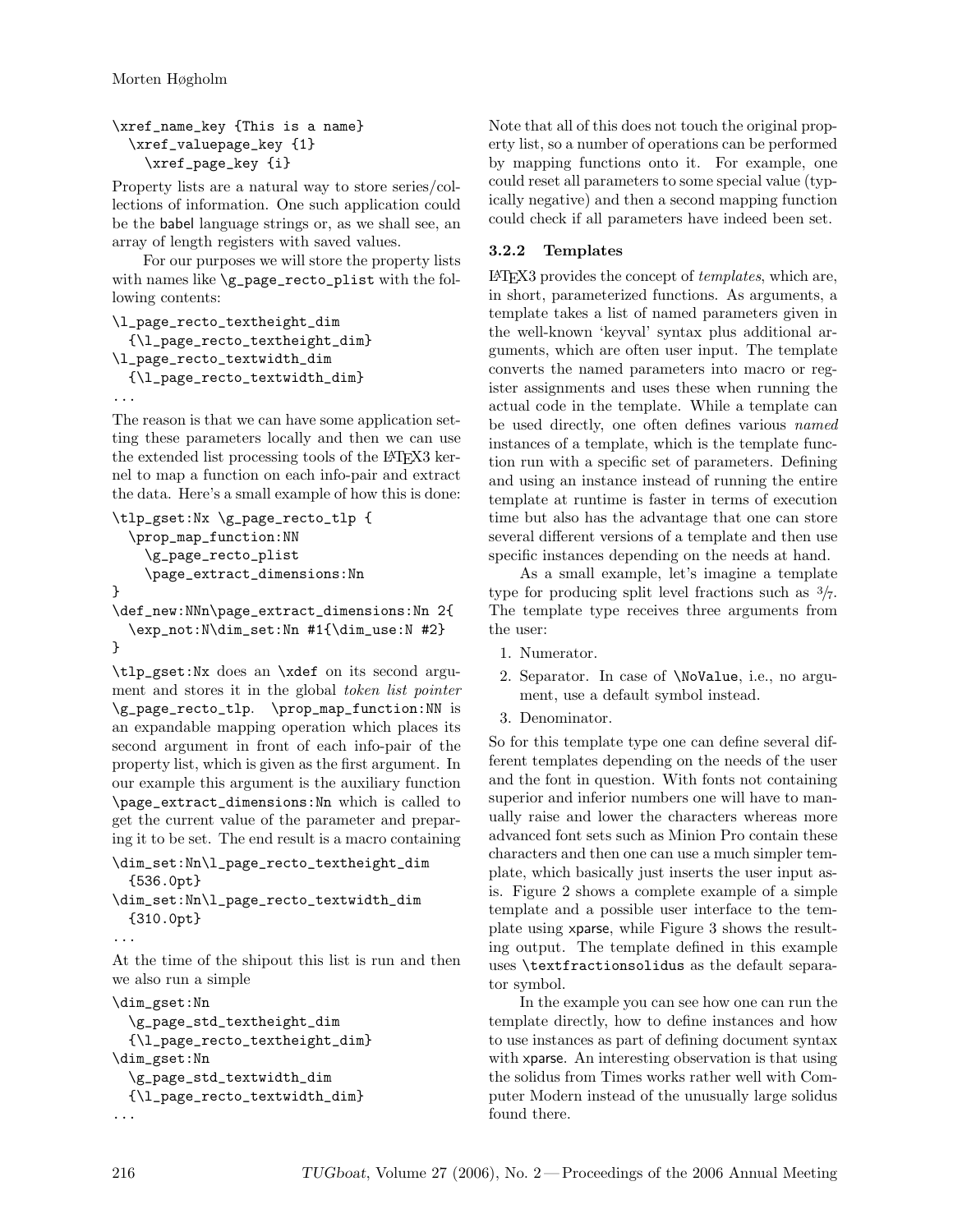```
\documentclass[12pt]{article}
\usepackage{template,xparse,textcomp,l3box}
\CodeStart
\dim_new:N \l_splitfrac_size_dim
\dim_new:N \l_splitfrac_pre_kern_dim
\dim_new:N \l_splitfrac_post_kern_dim
\box_new:N \l_splitfrac_tmpa_box
\DeclareTemplateType{splitfrac}{3}
\DeclareTemplate{splitfrac}{text}{3}{
 numerator-format = f1 [#1] \splitfrac_numerator_format:n ,
  denominator-format = f1 [#1] \splitfrac_denominator_format:n ,
  \verb|separator-format| = f1 [#1] \verb|\splitfrac_separator-format|,numerator-scale = n [.6] \l_splitfrac_scale_tlp,
  separation-symbol = n [\text{textfractionsolidus}]\l_splitfrac_separator_symbol_tlp,
  separator-font = n [\DelayEvaluation{\f@family}] \l_splitfrac_separator_font_tlp ,
  separator-pre-kern = l [\DelayEvaluation{-.1em}] \l_splitfrac_pre_kern_dim ,
  separator-post-kern = l [\DelayEvaluation{-.15em}] \l_splitfrac_post_kern_dim
}
{
  \DoParameterAssignments
  \sbox\l_splitfrac_tmpa_box{
    \splitfrac_separator_format:n {
      \fontfamily{\l_splitfrac_separator_font_tlp }\selectfont
      \IfNoValueTF{#2}{\l_splitfrac_separator_symbol_tlp}{#2}
    } }
  \mbox{
    \dim_set:Nn\l_splitfrac_size_dim {
      \l_splitfrac_scale_tlp \dim_eval:n{\f@size pt} }
    \raisebox{\box_ht:N \l_splitfrac_tmpa_box -\height }{
      \splitfrac_numerator_format:n {
        \fontsize{\l_splitfrac_size_dim }{\baselineskip}\selectfont
        #1 } }
    \kern\l_splitfrac_pre_kern_dim
    \box_use:N \l_splitfrac_tmpa_box
    \kern\l_splitfrac_post_kern_dim
    \raisebox{-\box_dp:N \l_splitfrac_tmpa_box}{
      \splitfrac_denominator_format:n {
        \fontsize{\l_splitfrac_size_dim }{\baselineskip}\selectfont
        #3 } } }
}
\DeclareDocumentCommand\splitfrac{mom}{
  \IfExistsInstanceTF{splitfrac}{\f@family}
  {\UseInstance{splitfrac}{\f@family}}
  {\UseTemplate{splitfrac}{text}{}}
  {#1}{#2}{#3}
}
\CodeStop
\begin{document}
\UseTemplate{splitfrac}{text}{}{34}{\NoValue}{15},
\fontfamily{ptm}\selectfont\textonehalf,
\UseTemplate{splitfrac}{text}{
 separator-pre-kern=0pt,
 separator-post-kern=0pt}{1}{\NoValue}{2},
\DeclareInstance{splitfrac}{ptm}{text}{
  separator-pre-kern=0pt,
  separator-post-kern=0pt}
\UseInstance{splitfrac}{ptm}{1}{\NoValue}{2},
\splitfrac{34}{56},
\normalfont
\splitfrac{34}{56},
\UseTemplate{splitfrac}{text}{
 separator-font=ptm,
  separator-pre-kern=0pt,
  separator-post-kern=0pt}{34}{\NoValue}{15}
\end{document}
```
Figure 2: Example document for split level fractions using templates.